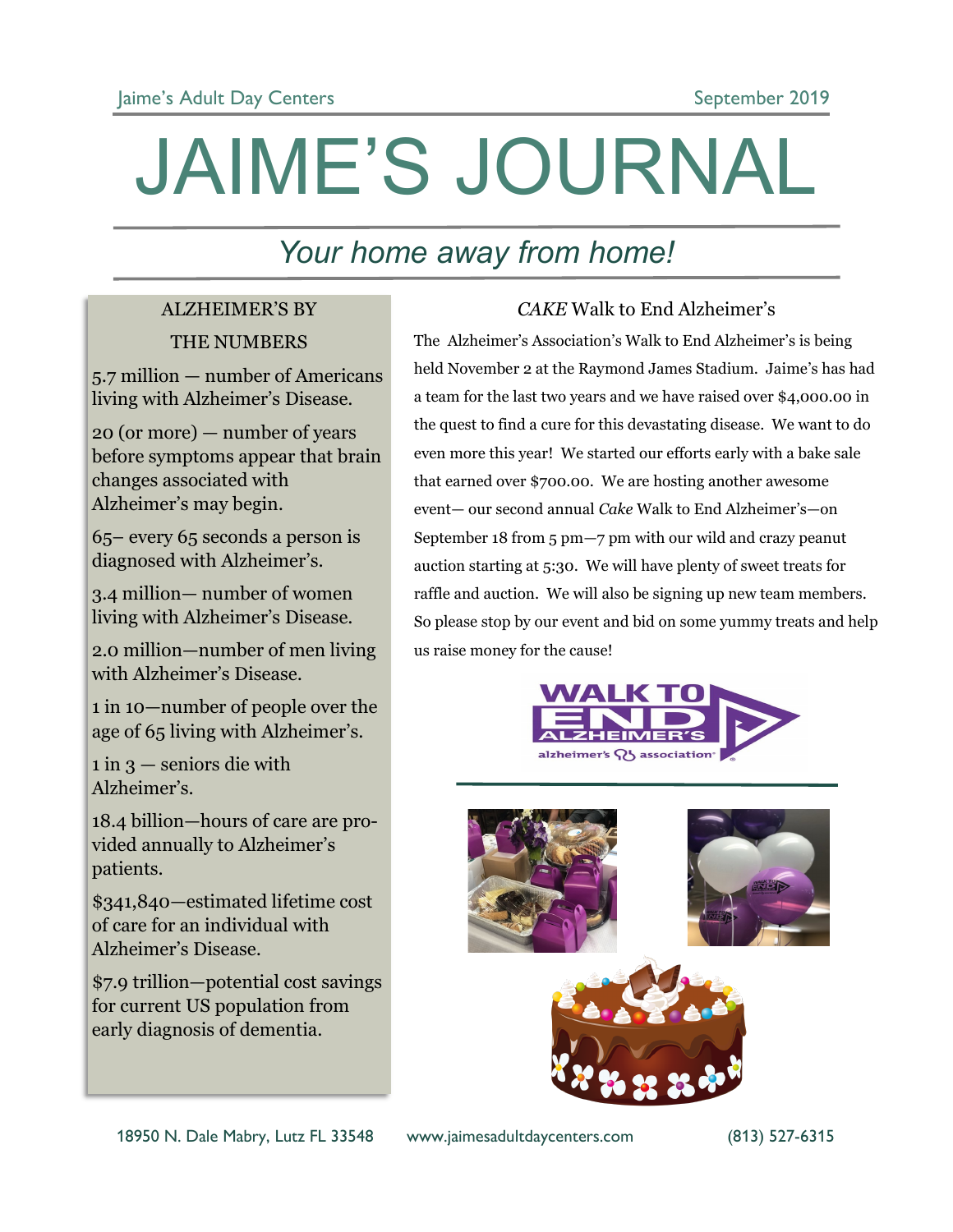#### Jaime's Adult Day Centers **September 2019**

Activities to stimulate your loved ones using the 5 Dimensions of Wellness in celebration of fall!

- You know we love to tell you to go take a walk so GO TAKE A WALK! Notice the change in colors and collect fallen leaves—as much as is possible in Florida where we don't have much of a fall. (Physical)
- Use those leaves you found on your walk to create an art project. Let your loved one use glue, glitter, anything fun. Express yourself! (Emotional)
- Say hello to every single person you pass on that walk or, even better, join a walking club. One to try is *Take the First Step.* There is something about exercising in a group that makes it so much more fun. (Social)
- Identify the leaves you found on your walk and match them to their trees. (Intellectual)
- Enjoy a short road trip to St. Augustine and tour Cathedral Basilica, the oldest church in the state. Bonus— The more North you travel, the brighter the fall colors! (Spiritual)

Look for more ways to stimulate your loved one in next month's edition of Jaime's Journal!

*Brain Health*

Know the old adage "move it or lose it" commonly used in reference to our physical health? Well, at Jaime's we

also love "use it or lose it," which has become the catchphrase to describe the best way to ward off the problems associated with aging, including cognitive decline, memory loss and even Alzheimer's disease.



#### *Benefits of Mental Stimulation*

Mental stimulation may slow the progression of Alzheimer's and other forms of dementia and can even be beneficial to those with mild to moderate dementia. Some studies have even suggested mental stimulation can actually ward off the disease. Other studies have found that mental stimulation:

- \* Improves scores on memory tests
- \* Delays worsening of dementia symptoms by 6—9 months
- \* Improves communication with others
- \* Improves interactions with others
- \* Improves mood and increases feelings of well being
- \* Improves overall quality of life.

#### *What Can You Do?*

Start by doing the things you have always done. Love crossword puzzles? Keep doing them!

Try something new! Take that cooking lesson or foreign language class you always wanted to but never did.

Read about current events and then discuss them with a friend.

Take up any new hobby.

Anything that keeps your mind active!

Remember—the mind is a powerful thing to waste so

*USE IT OR LOSE IT!*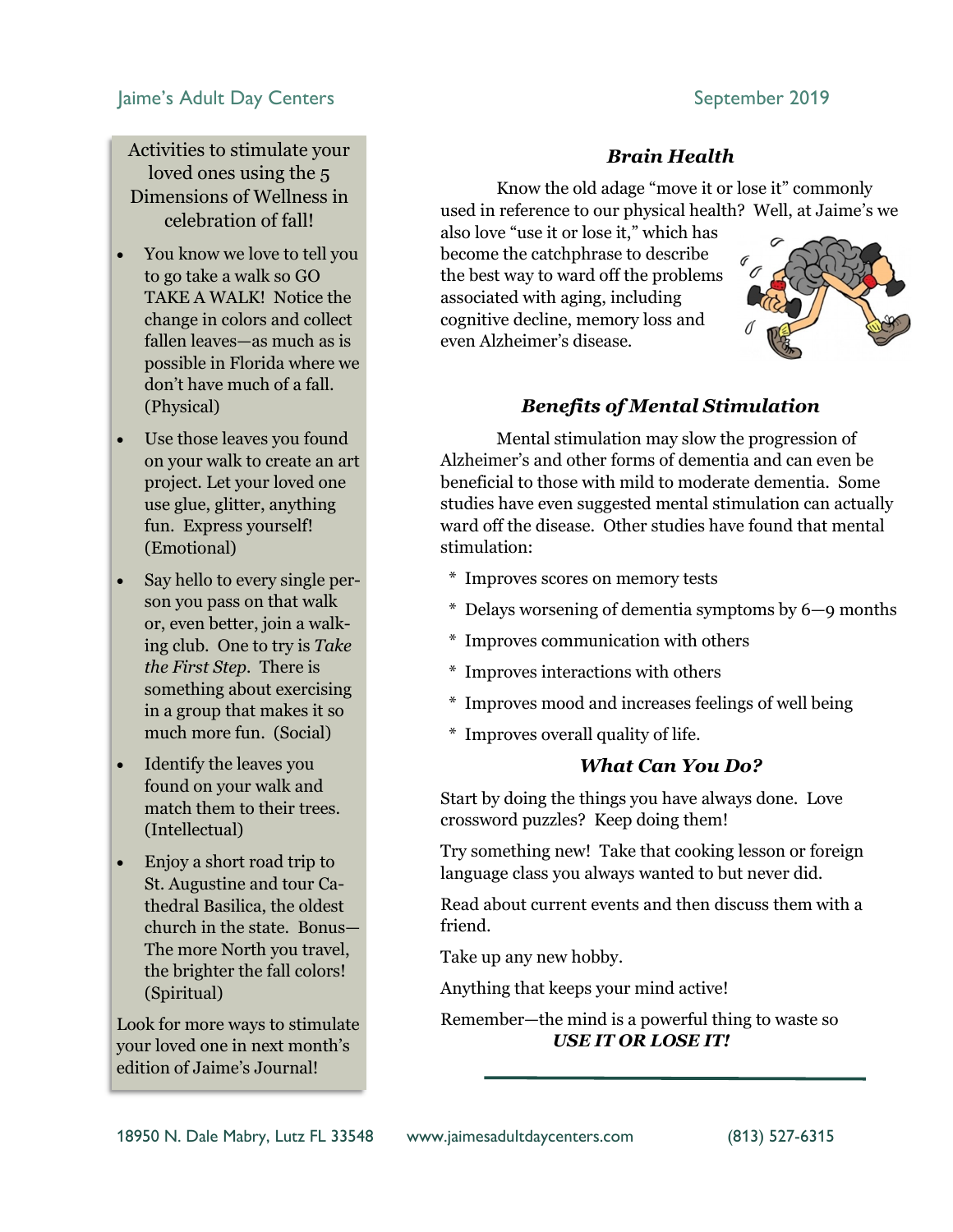#### FALL INTO FALL

- September 21 is the first day of fall. While we may not feel the effect in Florida as much as other places, we will experience a drop in temps and humidity even if that drop is ever so slight.
- Many trees, most notably the oak, maple, aspen and gum, produce a spectacular spectacle of vivid colors as leaves change colors.
- Fall is good for the economy "leaf peeping" (chasing the chasing leaves) is a \$3 billion industry in the Northeast.
- A wet growing season followed by a dry autumn filled with sunny days creates the most lush array of fall colors.
- The Northern tier of states offers the most splendid color changes. However, you can catch some pretty fabulous leaf changing just a few hours north of Tampa.
- Some places, like the Caribbean Islands, never see fall, much less the beautiful colors. The weather is more mild all year because of the proximity to the Equator.

### Caregiver's Corner

Caregiver Tips from a caregiver

You receive advice from your doctor, nurse, friends, family members, even staff members at Jaime's. Below are some tips from a caregiver for someone with Alzheimer's—someone who really knows where you are!

- 1. Live in the moment! Take that trip. Stop and smell those proverbial roses while you still can. Living in the moment will make this diagnosis a bit more bearable.
- 2. Find support. Lean on people and resources (books, articles, etc.) as much as possible. Don't try to do it alone.
- 3. Stay active. This goes for you and your loved one with Alzheimer's especially if you were already active.
- 4. Find a place of joy. They do exist you just may have to make an effort to find them.
- 5. Find ways to let go. Try not to blame anyone for this diagnosis. Try not to focus on the "why." Find your inner peace.
- 6. Share stories. Do not hold it in and never feel embarrassed for sharing. Sharing will make you realize that you do not have to do it alone.
- 7. Talk about what is important. Encourage your loved one to do this while he/she is still able. This may serve to alleviate some anxiety that is so familiar to this disease.